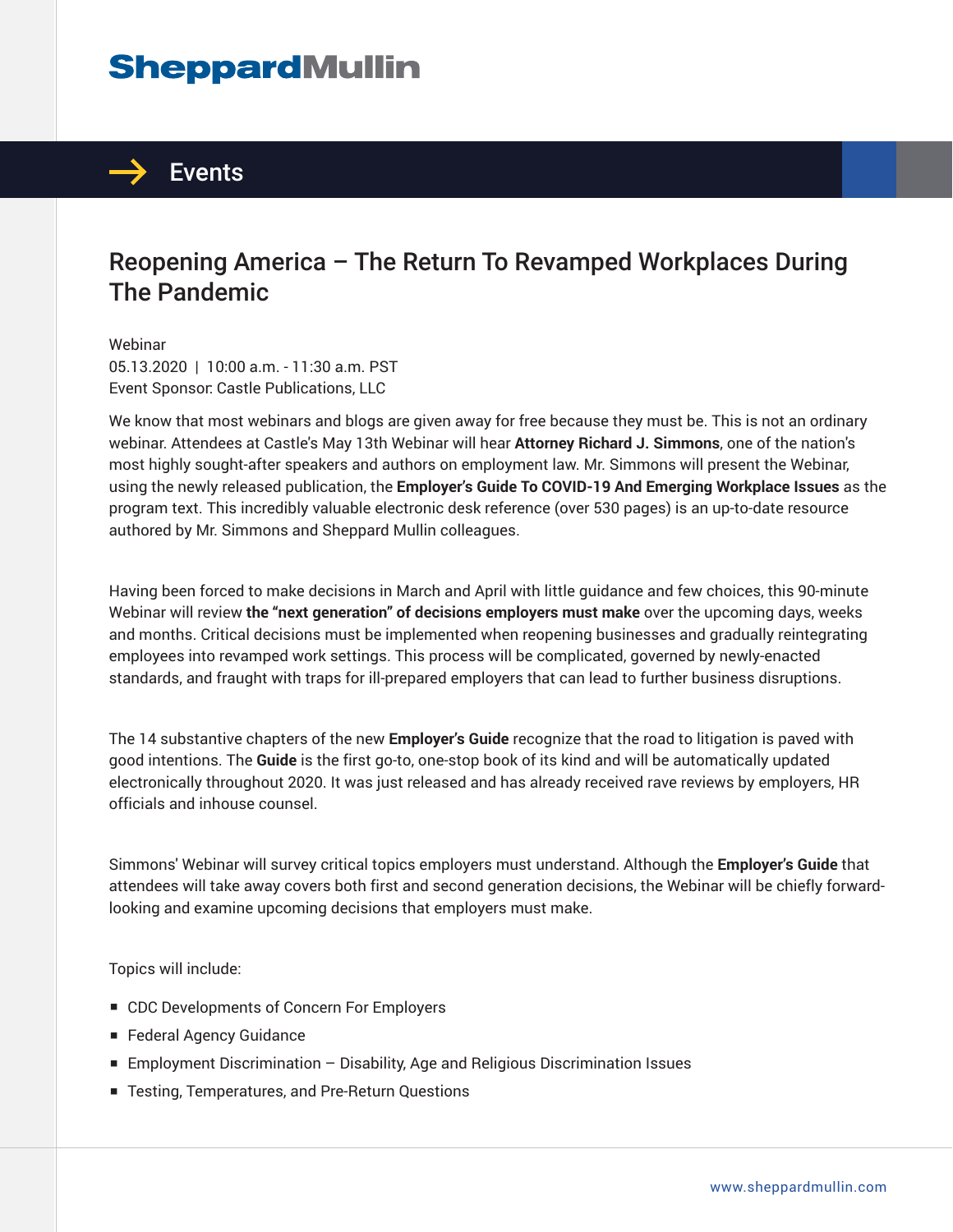- Issues With Returning Employees
- The Ongoing Wage and Hour Options and Challenges
- Modified Work Environment and Telework Approaches
- Workplace Safety, Equipment and Proximity Devices
- New Personnel Policies
- Traps For Employers
- Expected Litigation and Proactive Strategies
- Leaves of Absence Issues

#### **MCLE Credit**

This program has been approved for MCLE credit in the amount of 1.5 hours by the State Bar of California. Sheppard Mullin Richter & Hampton LLP certifies that this activity conforms to the standards for approved education activities prescribed by the rules and regulations of the State Bar of California governing minimum continuing legal education. This program has also been approved in accordance with the requirements of the New York State Continuing Legal Education Board for a maximum of 1.5 credit hours which may be applied toward the Areas of Professional Practice requirement, and is suitable for both transitional and non-transitional attorneys.

#### **SHRM Credit**

Castle Publications is recognized by SHRM to offer Professional Development Credits (PDCs) for the SHRM-CPSM or SHRM-SCPSM . Each program is valid for 1.5 PDCs for the SHRM-CPSM or SHRM-SCPSM .

#### **HRCI Credit**

The HR Certification Institute has pre-approved this activity for 1.5 HR (General) recertification credit hours toward aPHR™, PHR®, PHRca®, SPHR®, GPHR®, PHRi™ and SPHRi™ certifications. The content of the activity submitted has met the criteria of the Approved Provider Program.

#### **Registration**

Please **click here** for more information and to register for this webinar.

#### Attorneys

Richard J. Simmons